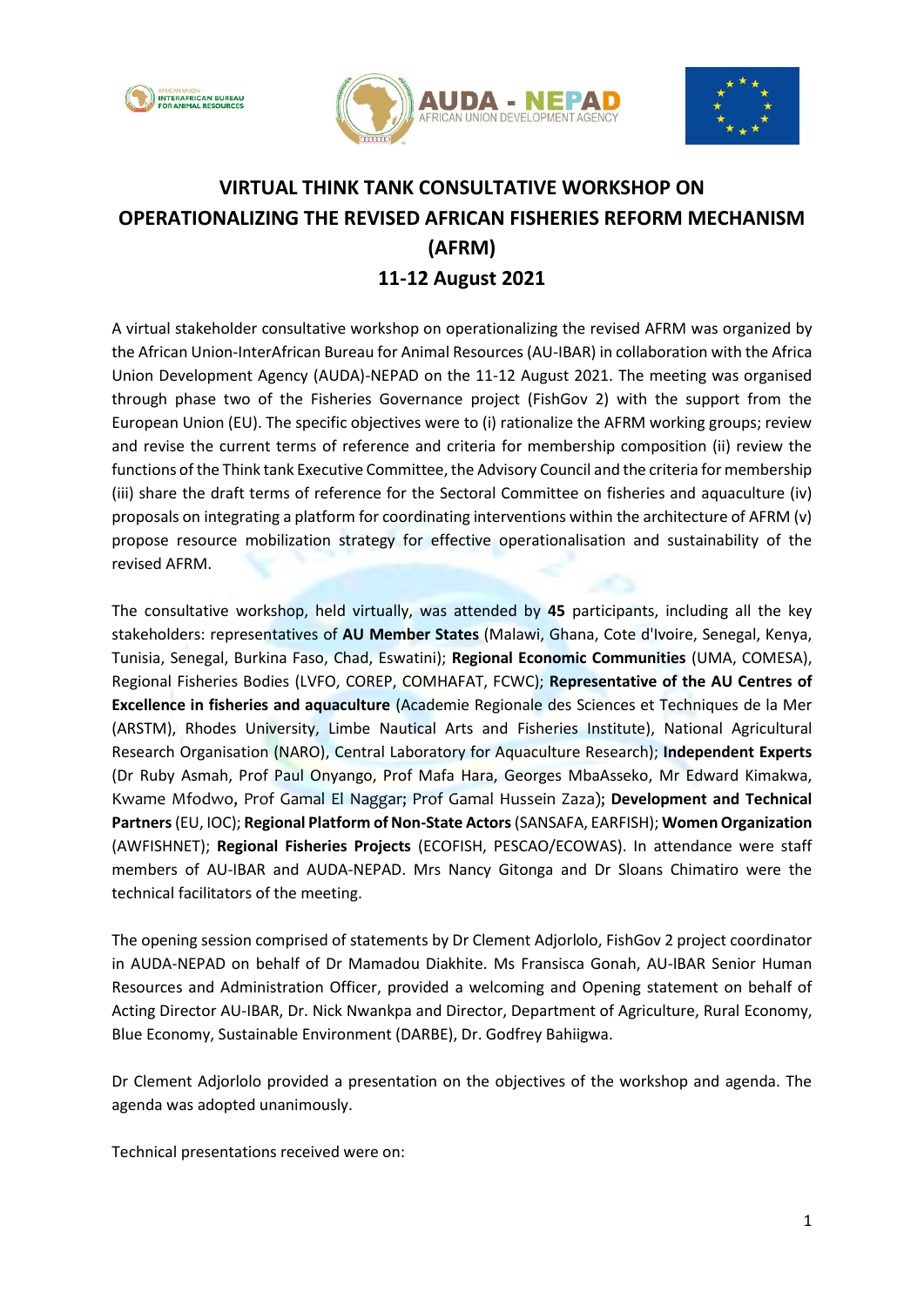





- i. The Africa Fisheries Reform Mechanism in Perspectives; the Journey and transition to the revised AFRM by Ms. Hellen Moepi on behalf of Dr. Mohamed Seisay
- ii. Presentation of the AFRM working groups proposals for Rationalization: Terms of Reference and Criteria for memberships by Dr. Sloans Chimatiro
- iii. Presentation of the Terms of reference of the Think Tank Executive Committee and Advisory Council by Ms. Hellen Moepi
- iv. Proposals for integrating a platform for coordinating interventions in the sector within AFRM by Ms Hellen Moepi on behalf of Dr. Sloans Chimatiro
- v. Proposals for Resource Mobilization Strategy for effective Operationalization and sustainability of the revised AFRM by Mrs. Nancy Gitonga
- vi. Draft Terms of Reference for the establishment of Sectoral Committee on fisheries and aquaculture and the revised CAMFA (formally) Secretariat by Ms Hellen Moepi on behalf of Dr Mohamed Seisay

Three working groups discussed the technical presentations and provided inputs and recommendation:

- *i.* **Working Group 1**  Think Tank Executive Committee revision of TORs and membership criteria: *Chair and rapporteur, Dr Paubert Mahatante*
- *ii.* **Working Group 2** Advisory Council revision of TORs and membership criteria: *Chair Prof Gamal El Naggar and rapporteur, Dr Sunil Sweenarain*
- *iii.* **Working Group 3** Proposals for rationalization of AFRM Working Groups; revision of functions (TORs) for rationalized and membership composition: *Chair Prof Paul Onyango and rapporteurs Dr Ruby Asmah and Dr Sloans Chimatiro*
- *iv.* **Working Group 1** Proposals for platform for coordinating interventions in fisheries and aquaculture sector: *Chair, Mr Emmanuel Sabuni and rapporteur, Dr Paubert Mahatante*
- *v.* **Working Group 2-** Proposals for Resource Mobilization Strategy for revised AFRM: *Chair Mr Kwame Mfodwo and rapporteur, Dr Ruby Asmah*
- *vi.* **Working Group 3** Draft Terms of Reference for establishing sectoral committee on fisheries: *Chair Mr Kimakwa and rapporteurs Prof Pete Britz*

## **Meeting outcomes:**

- 1. The AFRM working groups were reviewed and revised based on the current Terms of Reference and criteria for membership composition and adopted
- 2. The functions of the Think tank Executive Committee and Advisory Council and the criteria for membership were reviewed and adopted
- 3. The draft terms of reference for the Sectoral Committee on fisheries and aquaculture was reviewed and adopted
- 4. The proposals on integrating a platform for coordinating interventions within the architecture of AFRM was reviewed and adopted
- 5. Proposals for Resource Mobilization Strategy for effective Operationalization and sustainability of the revised AFRM was reviewed and adopted

## **Meeting recommendations:**

A need for a dedicated unit at AU-IBAR to help with resource mobilization of AFRM